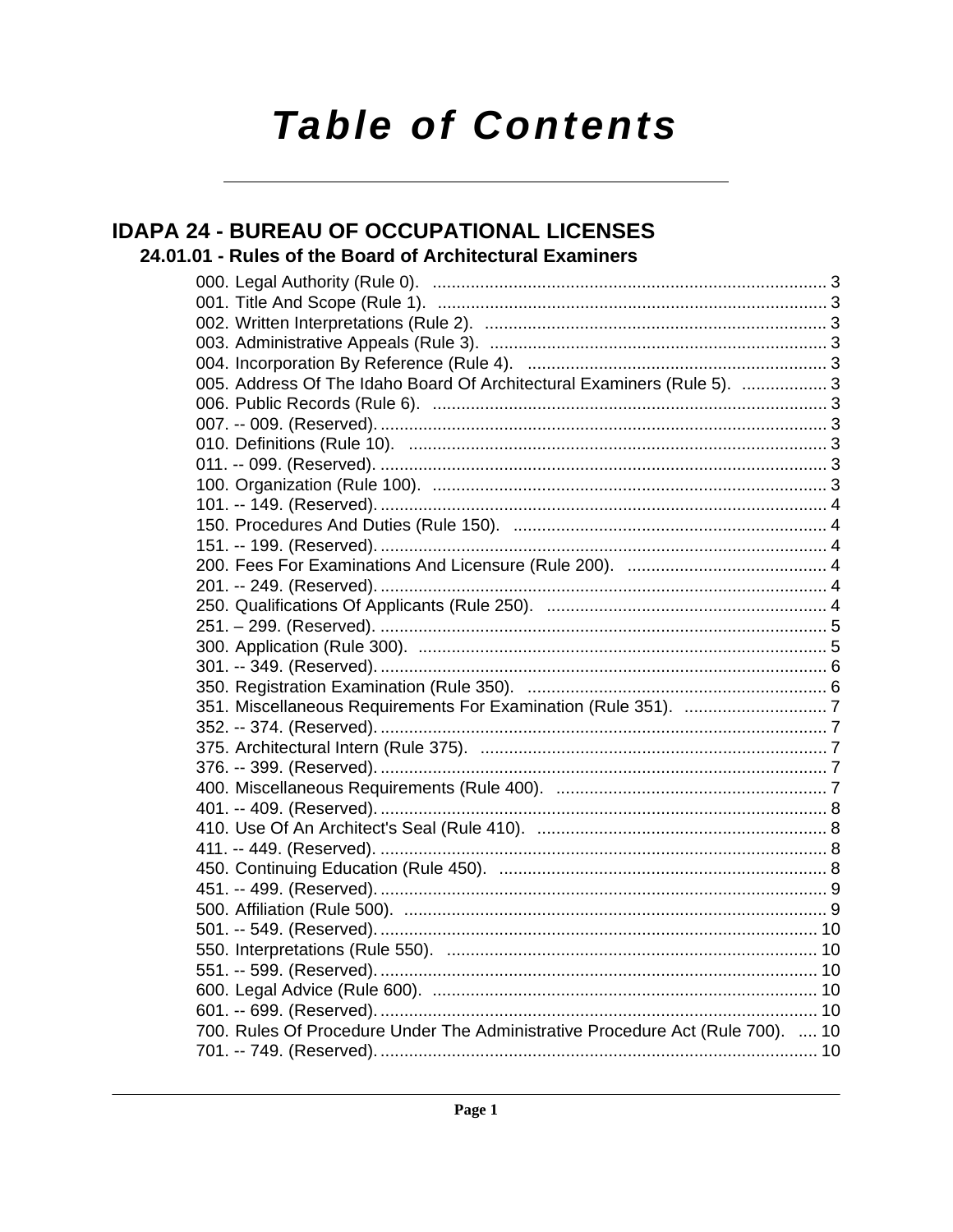### *Table of Contents (cont'd)*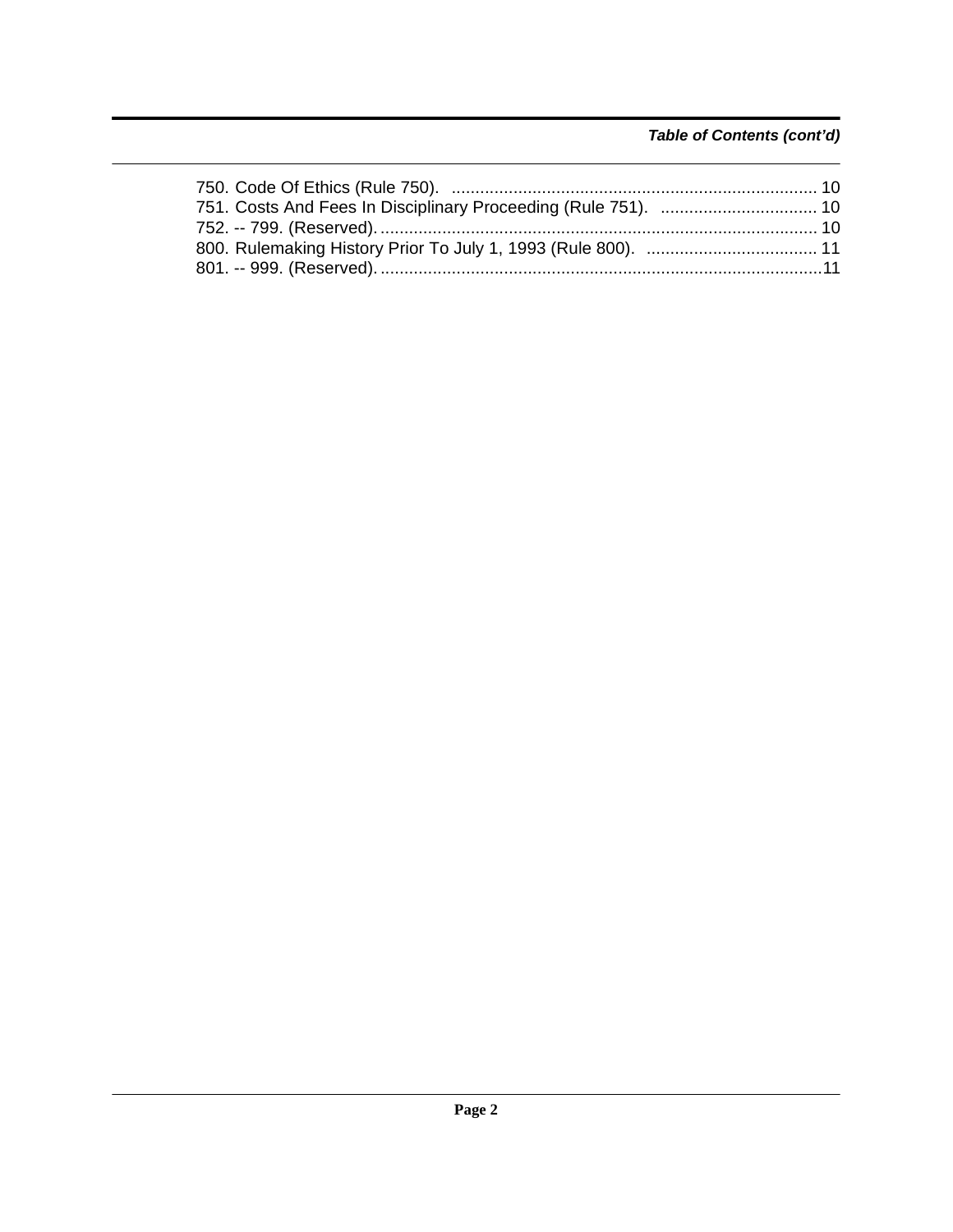#### **IDAPA 24 TITLE 01 CHAPTER 01**

## **IDAPA 24 - BUREAU OF OCCUPATIONAL LICENSES**

### **24.01.01 - RULES OF THE BOARD OF ARCHITECTURAL EXAMINERS**

#### <span id="page-2-2"></span><span id="page-2-1"></span><span id="page-2-0"></span>**000. LEGAL AUTHORITY (RULE 0).**

These rules are hereby prescribed and established pursuant to the authority vested in the Board of Architectural Examiners by the provisions of Section 54-312, Idaho Code. (7-1-93)

#### <span id="page-2-3"></span>**001. TITLE AND SCOPE (RULE 1).**

These rules shall be cited as IDAPA 24.01.01, "Rules of the Board of Architectural Examiners." (7-1-93)

#### <span id="page-2-4"></span>**002. WRITTEN INTERPRETATIONS (RULE 2).**

The board may have written statements that pertain to the interpretation of the rules of this chapter. Such interpretations, if any, are available for public inspection and copying at cost in the main office of the Bureau of Occupational Licenses. (3-15-02) Occupational Licenses.

#### <span id="page-2-5"></span>**003. ADMINISTRATIVE APPEALS (RULE 3).**

Administrative appeals shall be governed by the Administrative Procedure Act, Title 67, Chapter 52, Idaho Code.

(3-15-02)

#### <span id="page-2-6"></span>**004. INCORPORATION BY REFERENCE (RULE 4).**

The document titled 2009-2010 NCARB Handbook for Interns and Architects, dated July 2009, referenced in Subsection 250.01, is herein incorporated by reference. The document titled NCARB Rules of Conduct as published by the National Council of Architectural Registration Boards, Dated July 2009, referenced in Section 750, is hereby incorporated by reference. All documents incorporated by reference can be obtained at the office of the Bureau and on the Board web site.

#### <span id="page-2-7"></span>**005. ADDRESS OF THE IDAHO BOARD OF ARCHITECTURAL EXAMINERS (RULE 5).**

[The office of the Board of Architectural Examiners is located within the Bureau of Occupational Licenses, Owyhee](mailto:arc@ibol.idaho.gov) Plaza, 1109 Main Street, Suite 220, Boise, Idaho 83702. The phone number of the Board is (208) 334-3233. The Board's FAX number is (208) 334-3945. The Board's e-mail address is arc@ibol.idaho.gov. The Board's official web [site can be found at](mailto:arc@ibol.idaho.gov) http://www.ibol.idaho.gov.

#### <span id="page-2-8"></span>**006. PUBLIC RECORDS (RULE 6).**

The records associated with the Board of Architectural Examiners are subject to the provisions of the Idaho Public Records Act, Title 9, Chapter 3, Idaho Code. (3-15-02)

#### <span id="page-2-9"></span>**007. -- 009. (RESERVED).**

#### <span id="page-2-10"></span>**010. DEFINITIONS (RULE 10).**

<span id="page-2-13"></span>**01. Board**. The Board of Architectural Examiners as prescribed in Section 54-312, Idaho Code.

(7-1-93)

**02. Bureau**. The Bureau of Occupational Licenses as prescribed in Sections 54-605 and 67-2602, Idaho Code. (3-15-02)

#### <span id="page-2-11"></span>**011. -- 099. (RESERVED).**

#### <span id="page-2-14"></span><span id="page-2-12"></span>**100. ORGANIZATION (RULE 100).**

<span id="page-2-15"></span>**01. Organization Of The Board**. At the last meeting of each year, the Board shall organize and elect from its members a Chairman and Vice Chairman, who shall assume the duties of their respective offices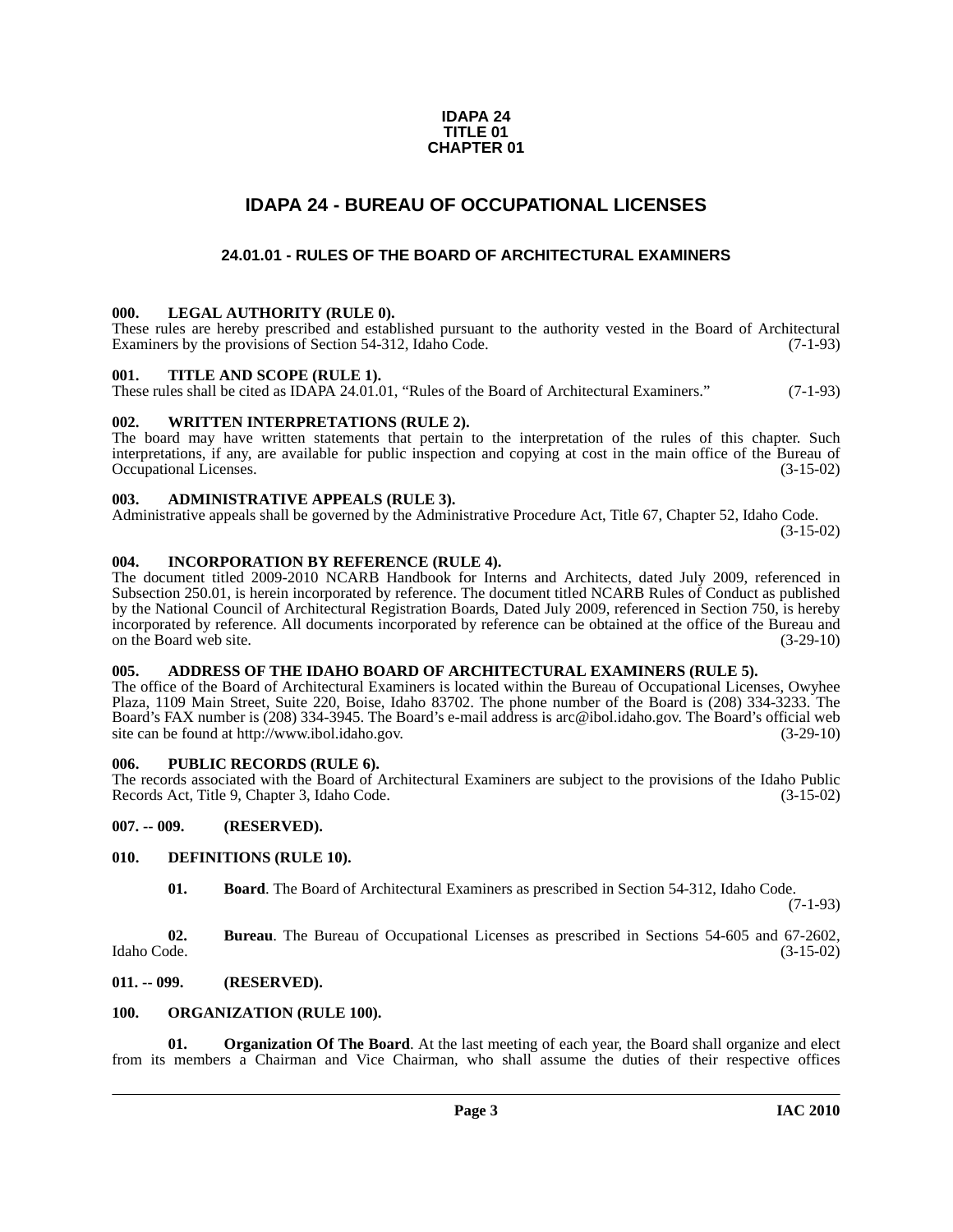immediately upon such selection. (3-15-02)

#### <span id="page-3-8"></span>**02. Board Members and Duties**. (7-1-93)

**a.** Chairman. The Chairman shall be a voting member of the Board, and when present preside at all meetings, appoint with the consent of the Board, all committees, and shall otherwise perform all duties pertaining to<br>the office of Chairman. The Chairman shall be an ex-officio member of all committees. (7-1-93) the office of Chairman. The Chairman shall be an ex-officio member of all committees.

**b.** Vice Chairman. The Vice Chairman shall, in the absence or incapacity of the Chairman exercise the duties and possess all the powers of the Chairman. (7-1-93)

**c.** Bureau Chief. The Chief of the Bureau of Occupational Licenses shall act as an agent of the Board and shall be the official keeper of all records of the Board. The Bureau shall provide such services as may be authorized by Section 26, Title 67, Idaho Code, and as defined under contract between the Bureau and the Board.

(3-15-02)

#### <span id="page-3-0"></span>**101. -- 149. (RESERVED).**

#### <span id="page-3-12"></span><span id="page-3-1"></span>**150. PROCEDURES AND DUTIES (RULE 150).**

<span id="page-3-11"></span>**01. Meetings**. The Board shall meet at least four (4) times annually at such times and places as designated by the Board or the Chairman of the Board. Special meetings may be held at the call of the Chairman, and all members shall be notified in writing, thereof. (7-1-98) all members shall be notified in writing, thereof.

<span id="page-3-16"></span>**02.** Voting. A quorum shall be four Board members. A majority vote of Board members present shall dered the action of the Board as a whole. Any motion before the Board shall fail on a tie vote. (7-1-97) be considered the action of the Board as a whole. Any motion before the Board shall fail on a tie vote.

#### <span id="page-3-2"></span>**151. -- 199. (RESERVED).**

#### <span id="page-3-3"></span>**200. FEES FOR EXAMINATIONS AND LICENSURE (RULE 200).**

#### <span id="page-3-10"></span>**01. Fees for Examination**. (7-1-97)

**a.** Examination Fees. Examination fees will be as established by the National Council of Architectural tion Boards (NCARB).  $(7-1-97)$ Registration Boards (NCARB).

**b.** Processing Fee. Applicants for licensing by examination must submit a twenty-five dollar (\$25) processing fee. (7-1-98)

<span id="page-3-6"></span>**02.** Annual Renewal Fee. Annual renewal fee - Seventy-five dollars (\$75). (7-1-93)

<span id="page-3-9"></span>**03. Endorsement Fee**. Endorsement Fee - One hundred fifty dollars (\$150). (7-1-93)

<span id="page-3-15"></span><span id="page-3-14"></span>**04. Reinstatement Fees**. Reinstatement fees are as provided in Section 67-2614, Idaho Code. (7-1-98)

**05. Refund of Fees**. No refund of fees shall be made to any person who has paid such fees for application for examination, or reexamination, licensure, or reinstatement of license. (7-1-98)

#### <span id="page-3-4"></span>**201. -- 249. (RESERVED).**

#### <span id="page-3-13"></span><span id="page-3-5"></span>**250. QUALIFICATIONS OF APPLICANTS (RULE 250).**

<span id="page-3-7"></span>**01. ARE Applicants**. All applicants for the Architectural Registration Examination (ARE) shall possess the minimum qualifications required by the NCARB Handbook for Interns and Architects, where such handbook does not conflict with Idaho law. All applicants for the ARE must have started or completed the Intern<br>Development Program (IDP) requirements. (9-18-09)T Development Program (IDP) requirements.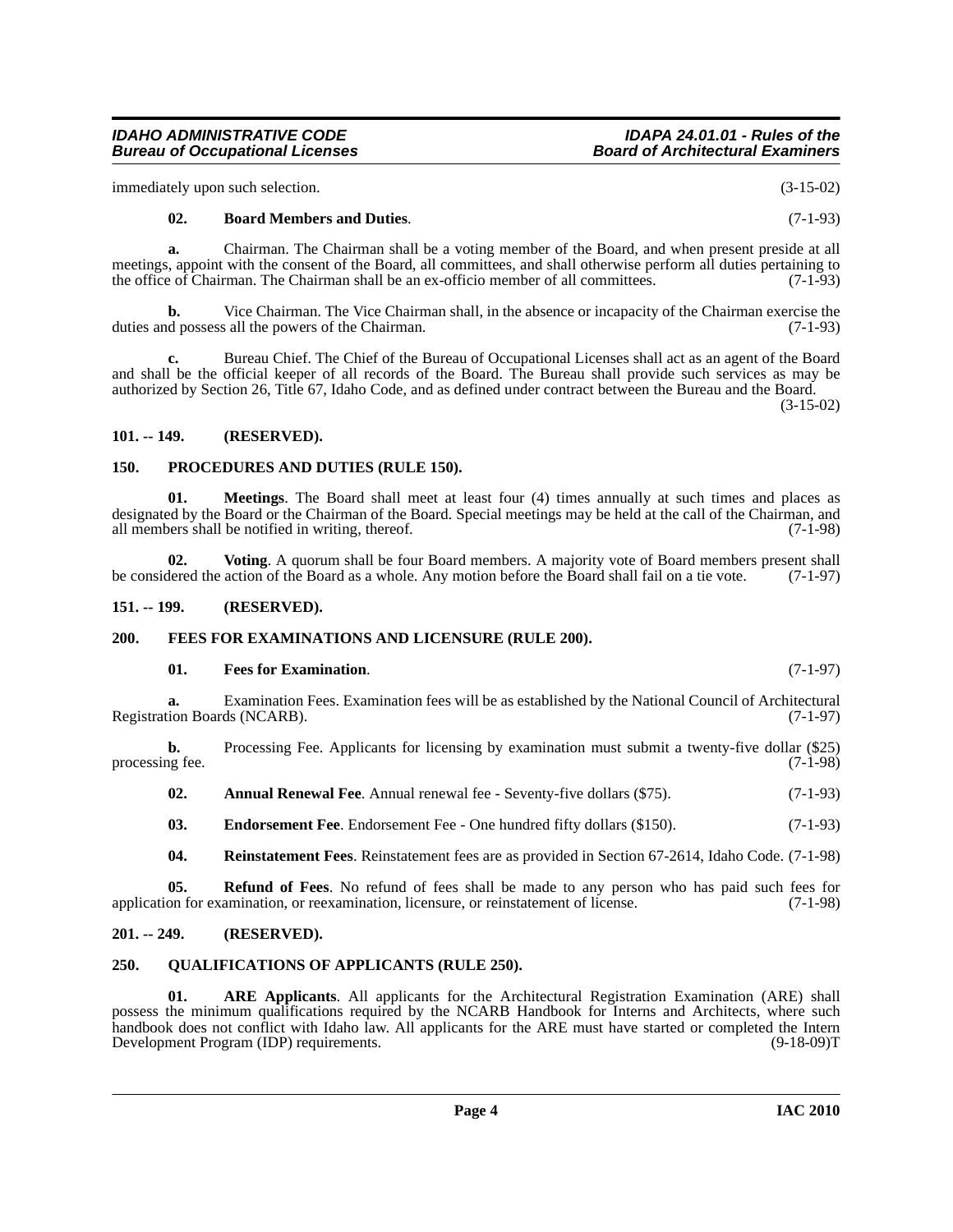<span id="page-4-3"></span>**02. Experience in Lieu of Degree Applicants**. The Board may allow an applicant without an architecture degree to sit for the architecture examination upon determining that such applicant has attained the knowledge and skill approximating that attained by graduation from an accredited architecture curriculum including the submission of a record of eight (8) years or more of experience in architecture work of a character deemed satisfactory by the Board. Said experience shall be in addition to that necessary for completion of the Intern Development Program (IDP) requirements. Two (2) years of eight (8) or more years of experience may be accepted if determined that such experience is directly related to architecture under the direct supervision of a registered engineer (practicing as a structural, civil, mechanical or electrical engineer in the field of building construction) or a registered landscape architect. At least six (6) years of such experience must be obtained while working under the direct supervision of a licensed architect. A person is qualified for the examination once they have met the experience requirement and started the Intern Development Program (IDP). (9-18-09) requirement and started the Intern Development Program (IDP).

#### <span id="page-4-0"></span>**251. – 299. (RESERVED).**

#### <span id="page-4-1"></span>**300. APPLICATION (RULE 300).**

#### <span id="page-4-5"></span><span id="page-4-2"></span>**01. Licensure by Examination**. (7-1-93)

**a.** Application for licensure by examination shall be made on the uniform application form adopted by d and furnished to the applicant by the Bureau. the Board and furnished to the applicant by the Bureau.

**b.** Applicants shall furnish all information required by the uniform application form and shall include wing: (3-15-02) the following:

i. Certified transcript of all subjects and grades received for all college courses taken. (7-1-93)

ii. If graduated from a college or university, furnish certification of graduation and a certified transcript of all work completed.

iii. Furnish statement or statements, of all actual architectural or other applicable experience signed by the person under whose supervision the work was performed, giving kind and type of work done, together with dates of employment.  $(7-1-93)$ 

iv. A recent passport photograph taken within the previous year for identification purposes. (3-30-01)

v. In addition to the above required information, an applicant having credits or a degree or degrees from any college or university shall furnish the Board a certified statement from each above institution stating by what accrediting group, if any, such credits or degree or degrees are accredited.  $(7-1-93)$ 

**c.** Application shall not be reviewed by the Board until all required information is furnished and the required fee is paid. (3-15-02)

**d.** To be considered by the Board, properly completed applications must be received by the Bureau at ty (30) days prior to the first day of the month in which the Board will meet. (3-15-02) least thirty (30) days prior to the first day of the month in which the Board will meet.

#### <span id="page-4-4"></span>**02. Licensure by Endorsement -- Blue Cover**. (7-1-97)

General requirements. Application shall be accompanied by a current blue cover dossier compiled by the NCARB certifying that the applicant has satisfactorily passed the standard NCARB examinations, or NCARB authorized equivalent and shall include letters, transcripts, and other documents substantiating all statements relative to education and experience made in said application as required by the Board. (7-1-97)

**b.** Seismic knowledge requirements for endorsement applicants. Each applicant for license under endorsement to practice architecture in the state of Idaho shall submit evidence of his skill and knowledge in seismic design and such evidence shall be submitted and signed by the applicants acknowledged before a notary public, and shall contain one of the following statements: (7-1-97) shall contain one of the following statements: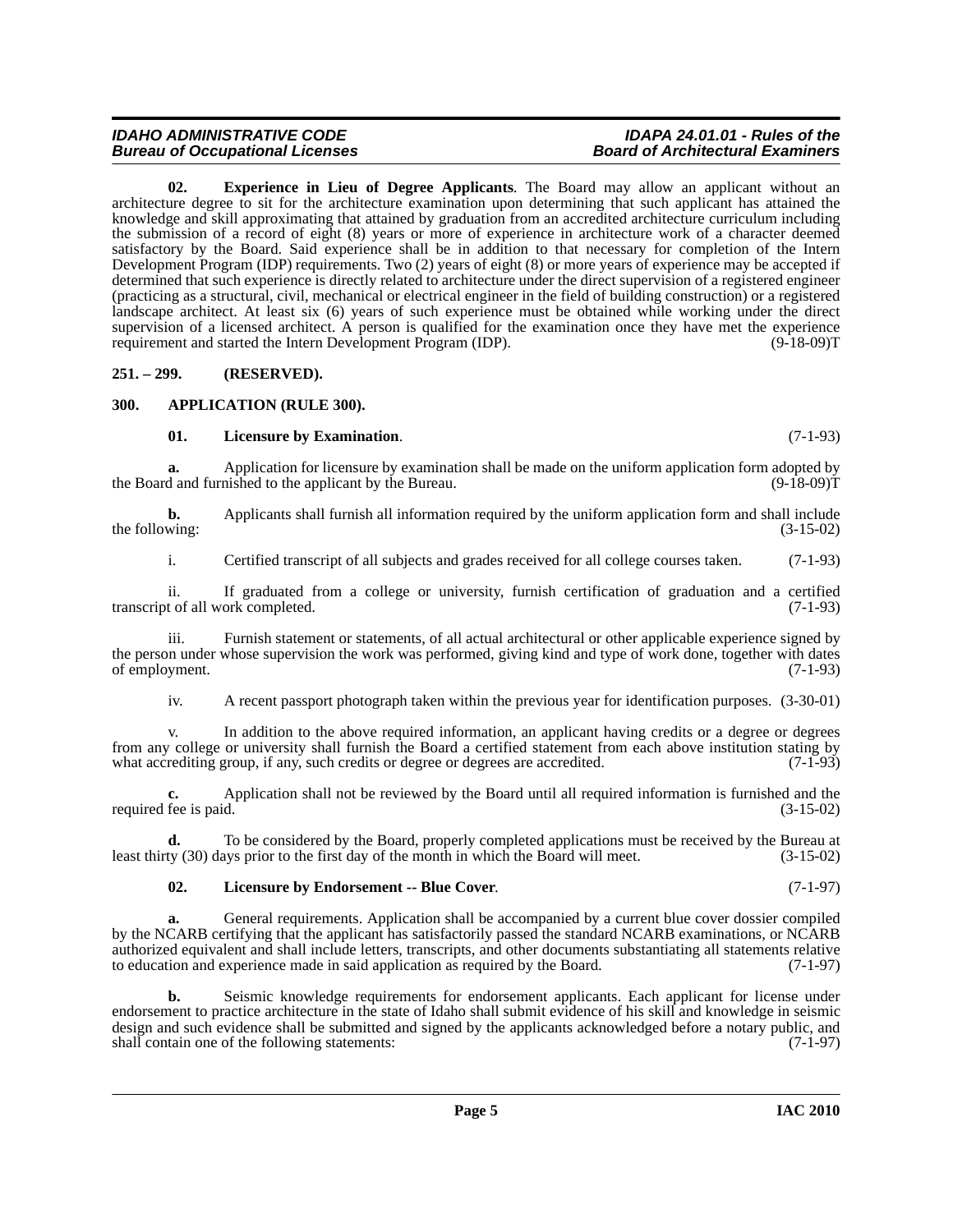i. "I have passed the examinations in Building Construction and Structural Design of the Western Conference of State Architectural Registration Boards in June 1963 or since and/or the NCARB in 1965 or since." (7-1-97)

ii. "I am registered in the State of  $\frac{100}{100}$  in 20\_\_\_, where competence in seismic was a requirement for registration since \_\_\_\_\_\_\_\_, 20\_\_\_." (7-1-93)

iii. Certification of the successful completion of the seismic seminar approved by the National Conference of Architectural Registration Boards. (7-1-93)

**c.** All applicants shall attach to their statement a certification from the State architectural registration agency of the cited state attesting the adequacy of the cited seismic examination.  $(7-1-93)$ 

### <span id="page-5-3"></span>**03. Licensure by Endorsement -- Equivalency**. (7-1-97)

**a.** Application shall be made on the uniform application form adopted by the Board and furnished to cant by the Bureau. (3-15-02) the applicant by the Bureau.

**b.** Applicant shall comply with all requirements set forth in Subsections 300.01, 300.02.b.i., 300.02.b.ii., 300.02.b.iii., and 300.02.c. (7-1-97)

**c.** Applicant shall provide proof of holding a current and valid license issued by another state, a (authority recognized by the Board. (7-1-97) licensing authority recognized by the Board.

**d.** Applicant shall provide proof of satisfactorily passing the NCARB examinations or NCARB ed equivalent examination, as determined by the Board. (7-1-97) authorized equivalent examination, as determined by the Board.

#### <span id="page-5-0"></span>**301. -- 349. (RESERVED).**

#### <span id="page-5-5"></span><span id="page-5-1"></span>**350. REGISTRATION EXAMINATION (RULE 350).**

The Board, having found that the content and methodology of the ARE prepared by NCARB is the most practicable and effective examination to test an applicant's qualifications for registration, adopts the ARE as the single, written and/or electronic examination for registration of architects in this state, and further adopts the following rules with respect thereto: (7-1-97)

**01. When Taken**. The Board will cause the ARE, prepared by NCARB, to be administered to all applicants eligible, in accordance with the requirements of the Board, by their training and education to be examined for registration on dates scheduled by the NCARB. The Board shall cause repeat divisions of the ARE to be administered to qualified candidates on such dates as are scheduled by the NCARB. The ARE examination is a multiple part examination prepared by NCARB. Content of the examination in all of its sections is available from the Board or NCARB. (4-11-06)

<span id="page-5-2"></span>**02. Grading**. The ARE shall be graded in accordance with the methods and procedures recommended by the NCARB. To achieve a passing grade on the ARE, an applicant must receive a passing grade in each division. Grades from the individual division may not be averaged. Applicants will have unlimited opportunities to retake division which they fail except as set forth in these rules. The Board shall accept passing grades of computer administered divisions of the ARE as satisfying the requirements for said division(s) when such examinations are administered as prescribed by the NCARB. (4-11-06)

<span id="page-5-4"></span>**03. Passing (ARE)**. To pass the ARE, an applicant must achieve a passing grade on each division. Effective July 1, 2006, and subject to certain conditions, a passing grade for any division of the ARE shall be valid for five (5) years, after which time the division must be retaken unless all divisions have been passed. The Board may allow a reasonable extension of such period in circumstances where completion of all divisions is prevented by a medical condition, active duty in military service, or other like causes. (4-11-06) medical condition, active duty in military service, or other like causes.

<span id="page-5-6"></span>**04. Transition**. The transitional rules are as follows: (4-11-06)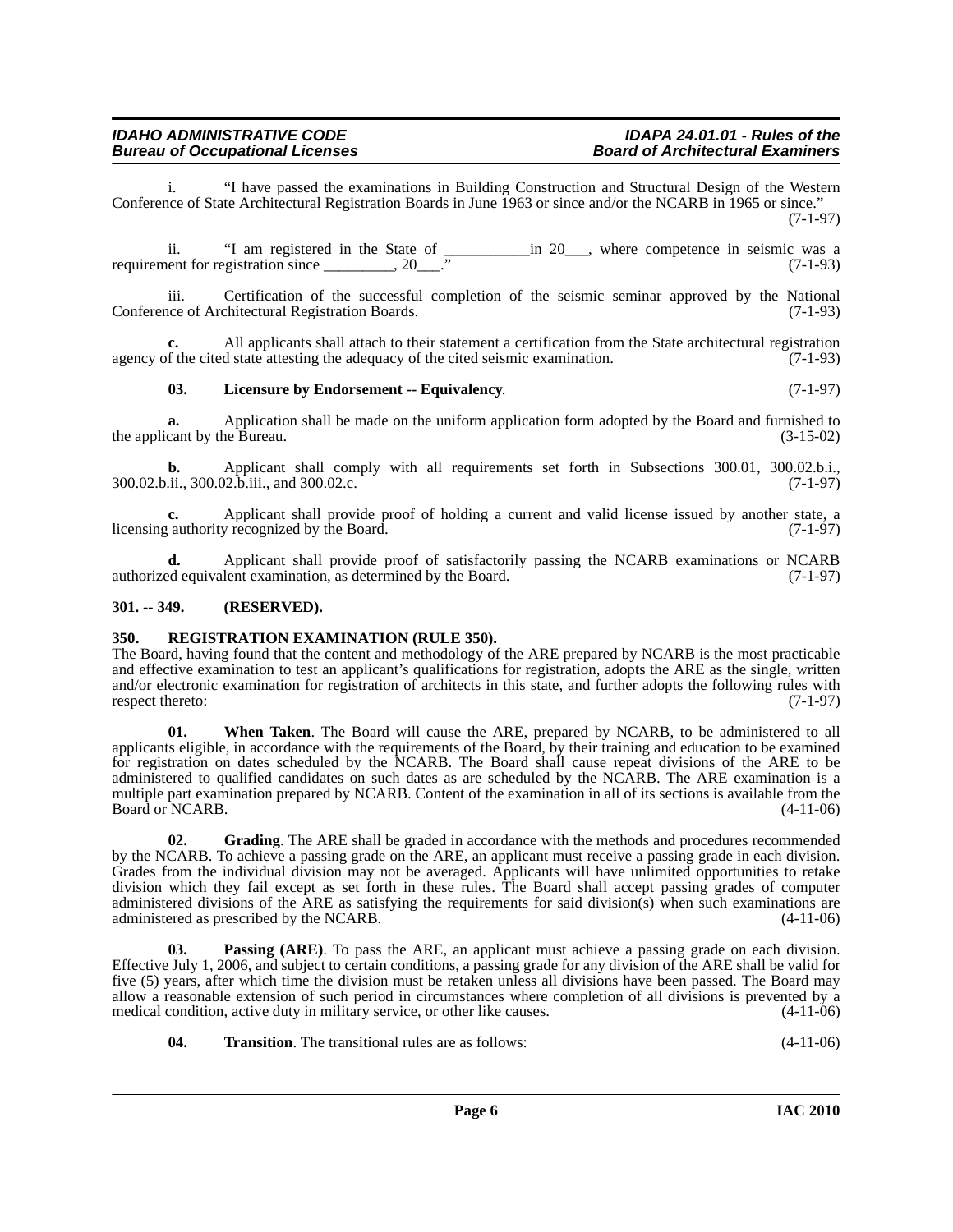**a.** For applicants who have passed all divisions of the ARE by July, 2006 regardless of the time taken, <br>e passed the ARE. (4-11-06) will have passed the  $A\hat{R}\hat{E}$ .

**b.** For applicants who have passed one (1) or more but not all divisions of the ARE by July 1, 2006, such applicants will have five (5) years to pass all remaining divisions. A passing grade for any remaining division shall be valid for five (5) years, after which time the division must be retaken if the remaining divisions have not been passed. The five (5) year period shall commence after July 1, 2006, on the date when the first passed division is administered. (4-11-06)

For applicants who have passed no divisions of the ARE by July 1, 2006, such applicants shall be governed by the above five (5) year requirement. The five (5) year period shall commence on the date when the first passed division is administered. (4-11-06)

### <span id="page-6-0"></span>**351. MISCELLANEOUS REQUIREMENTS FOR EXAMINATION (RULE 351).**

<span id="page-6-16"></span><span id="page-6-11"></span><span id="page-6-10"></span><span id="page-6-5"></span>**01. Personal Interviews**. Personal interviews may be administered at the option of the Board.(7-1-93)

### <span id="page-6-1"></span>**352. -- 374. (RESERVED).**

### <span id="page-6-2"></span>**375. ARCHITECTURAL INTERN (RULE 375).**

An individual may represent themselves as an architectural intern only under the following conditions: (3-15-02)

**01. Supervision**. Each architectural intern shall be employed by and work under the direct supervision of an Idaho licensed architect. (3-15-02)

**02. IDP Enrollment**. Each architectural intern shall be enrolled in the National Council of Architectural Registration Board's (NCARB) Intern Development Program (IDP) and shall maintain a record in good standing.  $(3-15-02)$ 

<span id="page-6-14"></span><span id="page-6-8"></span>**03.** Record. Each architectural intern shall possess either: (3-15-02)

**a.** A record with the NCARB establishing that IDP training units are being earned in any of the IDP training settings  $A, B, C, D$  or E; or (3-15-02)

<span id="page-6-15"></span><span id="page-6-13"></span>**b.** A record establishing completion of all IDP training regulations as specified by NCARB. (3-15-02)

**04. Prohibitions**. An architectural intern shall not sign or seal any architectural plan, specification, or other document. An architectural intern shall not engage in the practice of architecture except under the direct supervision of an Idaho licensed architect. (3-15-02)

**05. Registration**. Each architectural intern shall register with the Board on forms provided by the Bureau of Occupational Licenses that shall include the names and addresses of their employer, IDP supervisor, and IDP mentor. (3-15-02)  $IDP$  mentor.  $(3-15-02)$ 

### <span id="page-6-3"></span>**376. -- 399. (RESERVED).**

### <span id="page-6-9"></span><span id="page-6-4"></span>**400. MISCELLANEOUS REQUIREMENTS (RULE 400).**

<span id="page-6-12"></span>**01. Practice of Architecture**. Idaho Law prohibits the practice of architecture by any unlicensed (7-1-93) person or firm for any reason.

<span id="page-6-6"></span>**02. Corporations**. Corporations organized to do general business in the state of Idaho may not practice architecture in the state of Idaho.  $(7-1-93)$ 

<span id="page-6-7"></span>**03. Firm Names**. Firm names incorporating the use of names of unlicensed individuals are considered on of Section 54-310, Idaho Code. (7-1-93) in violation of Section 54-310, Idaho Code.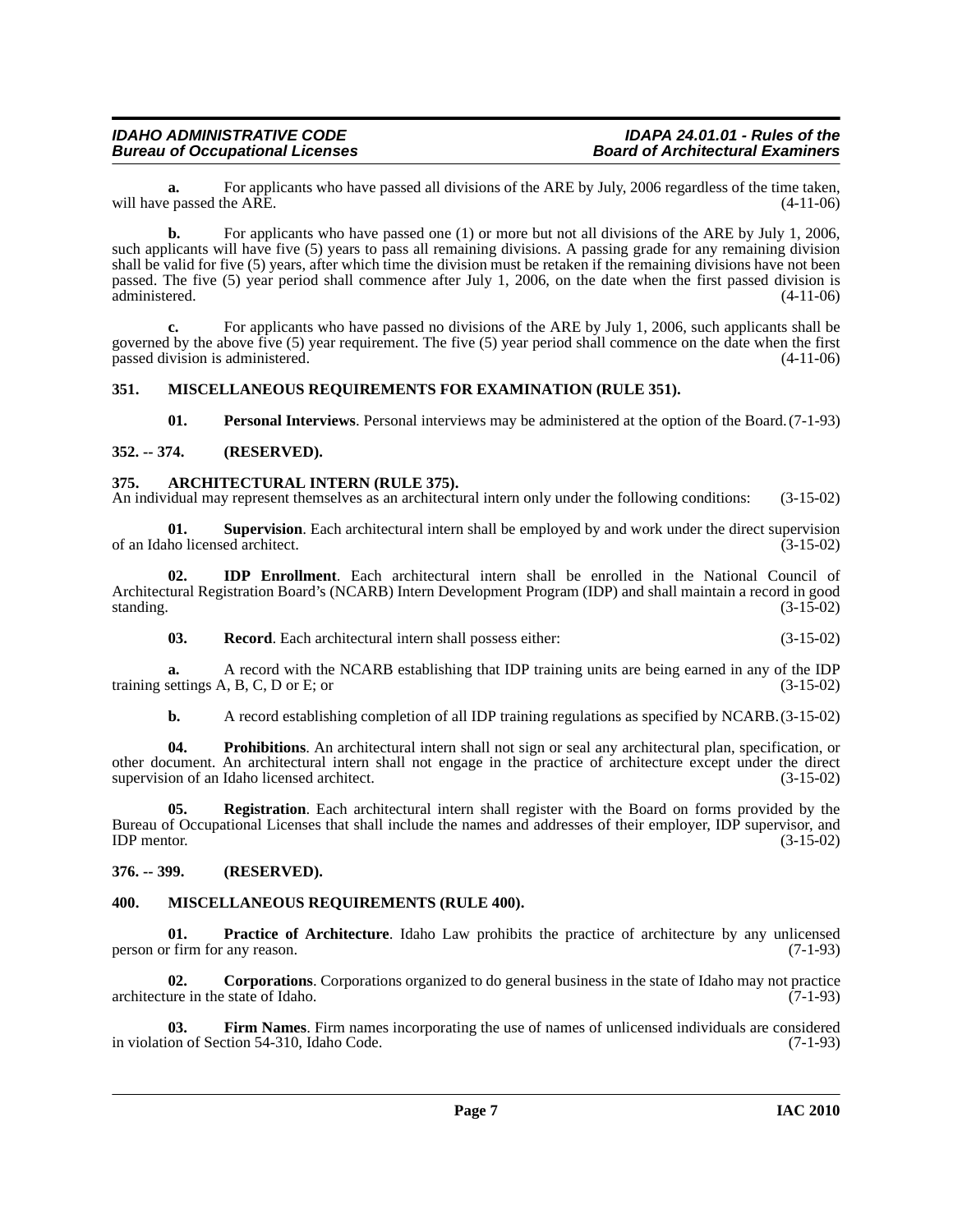### <span id="page-7-0"></span>**401. -- 409. (RESERVED).**

#### <span id="page-7-7"></span><span id="page-7-1"></span>**410. USE OF AN ARCHITECT'S SEAL (RULE 410).**

An architect's seal shall be placed on all technical submissions prepared personally by the architect or prepared by his staff under the architect's direction and personal supervision. An architect shall only seal those documents prepared by another licensed professional where the architect has both control over and detailed professional knowledge of the work or matters contained in said document. Nothing in this rule shall limit an architect's responsibility to the owner for the work of other licensed professionals to the extent established by contract between the owner and architect.

(4-5-00)

#### <span id="page-7-2"></span>**411. -- 449. (RESERVED).**

#### <span id="page-7-5"></span><span id="page-7-3"></span>**450. CONTINUING EDUCATION (RULE 450).**

In order to protect the public health and safety and promote the public welfare, the Board has adopted the following rules for continuing education. (3-20-04)

<span id="page-7-6"></span>**01. Continuing Education Requirement**. Each Idaho licensed architect must successfully complete a minimum of eight (8) hours of continuing education in architectural health, safety and welfare annually for license renewal. (3-20-04)

**a.** Beginning January 1, 2005, each licensee shall submit to the Board a license renewal application form, together with the required fees, certifying by signed affidavit that compliance with the annual CE requirements have been met during the previous twelve (12) months. The Board may conduct such continuing education audits and require verification of attendance as deemed necessary to ensure compliance with the CE requirements. (4-6-05)

**b.** A licensee shall be considered to have satisfied their CE requirements for the first renewal of their initial license. Licensees who have failed to meet the annual continuing education requirement may petition the<br>Board for additional time to complete their continuing education requirements. (3-20-04) Board for additional time to complete their continuing education requirements.

**c.** After January 1, 2005 and prior to reinstatement of a license lapsed, canceled or otherwise nonrenewed for less than five (5) years, the applicant shall provide proof of attendance consisting of eight (8) hours of continuing education for each year the license was lapsed. A license lapsed, canceled or otherwise not renewed for more than five (5) years may be reinstated in accordance with Section 67-2614, Idaho Code.  $(4-6-05)$ 

**d.** A licensee may carryover a maximum of eight (8) hours of continuing education to meet the next year's continuing education requirement. (3-20-04)

**e.** One (1) continuing education hour shall be equal to one (1) learning unit, as determined by the American Institute of Architects, or one (1) clock hour of education, as determined by the Board. (3-20-04)

<span id="page-7-4"></span>**02. Architectural Health, Safety and Welfare Requirement**. To qualify for continuing education, a course must involve architectural health, safety and welfare, which generally relates to the structural integrity or unimpairedness of a building or building sites and includes the following subject areas: (3-20-04)

**a.** Architectural planning and pre-design, accessibility, acoustics, building design, code of ethics, codes, acts, laws and rules governing the practice of architecture, construction administration, construction laws, construction functions, materials, methods and systems, environmental issues, energy efficiency, asbestos, lead based paint, toxic emissions, environmental analysis and environmental issues of building materials and systems, fire, building fire codes, flames spread, smoke contribution, explosives, fire safety systems, fire detection alarm standards, insurance issues, interior design, material use, functions and features, materials systems, roofing, waterproofing, wall systems, mechanical, plumbing and electrical system concepts, materials and methods, security of buildings, natural hazards related to building design, earthquakes, high wind and floods, preservation, renovation, restoration and adaptive reuse and sustainable design, site and soil analysis, site design, specification writing, structural issues, survey methods and techniques, and such other subjects as determined by the Board. (3-20-04)

**03. Approved Credit**. Continuing education courses must be in the subject of architectural health, safety and welfare and be presented by: (3-20-04)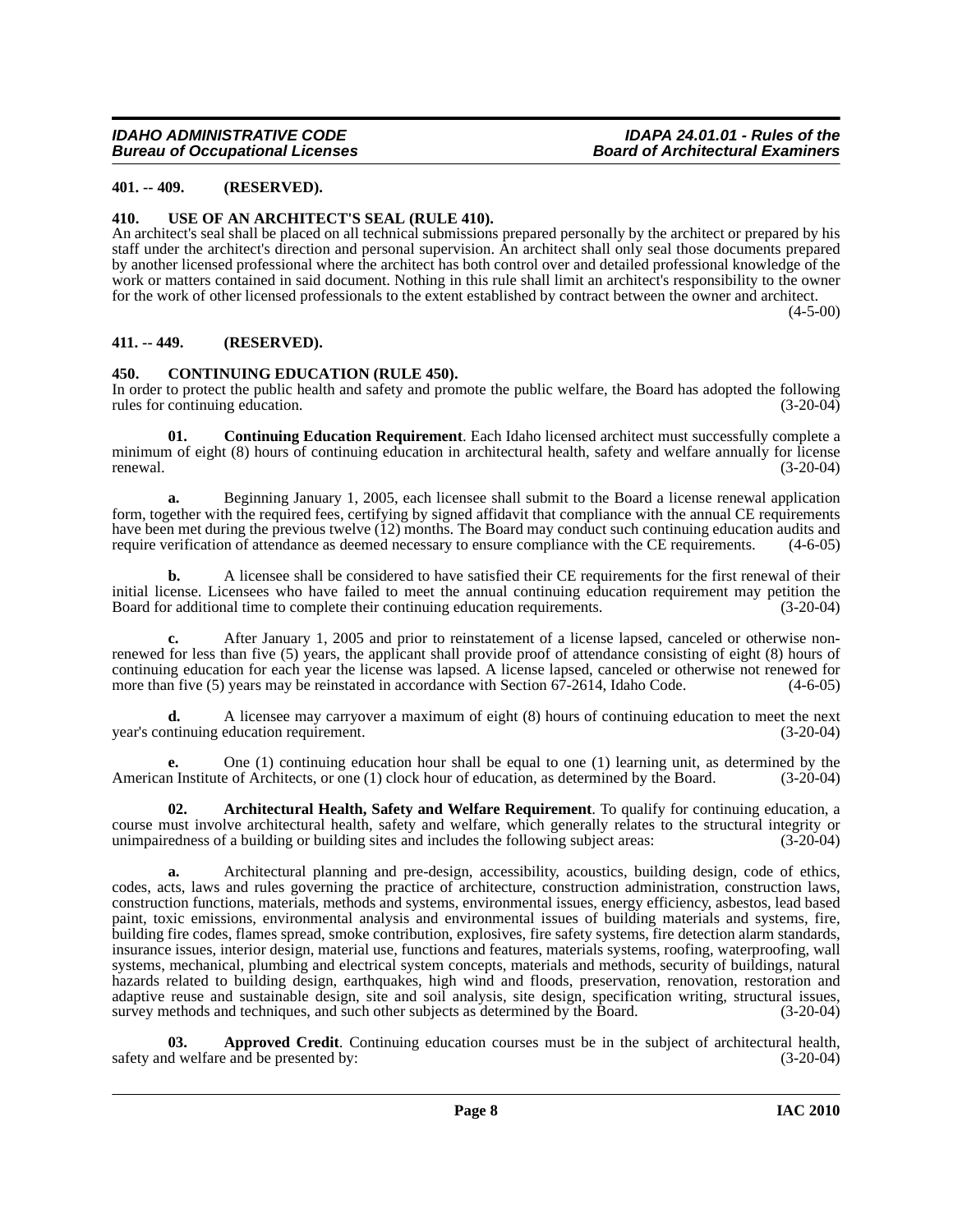(3-20-04)

**a.** Providers approved by the National Architectural Accreditation Board (NAAB) schools of architecture; or (3-20-04)

**b.** Providers approved by the National Council of Architect Registration Board (NCARB); or

**c.** Providers approved by the American Institute of Architects (AIA); or (3-20-04)

**d.** Providers as otherwise approved by the Board. All requests for approval or pre-approval of continuing education credits must be made to the Board in writing and must be accompanied by a statement that includes the name of the instructor or instructors, his or her qualifications, the date, time and location of the course, the specific agenda for the course, the number of continuing education hours requested, and a statement of how the course is believed to be in the nature of architectural health, safety and welfare. (3-20-04)

<span id="page-8-6"></span>**04. Verification of Attendance**. It shall be necessary for each licensee to maintain verification of attendance by securing authorized signatures or other documentation from the course instructors or sponsoring institution substantiating any and all hours attended by the licensee. This verification shall be maintained by the licensee for a period of three (3) years and provided to the Board upon request of the Board or its agent. (3-20-04)

<span id="page-8-5"></span>**05. Failure to Fulfill the Continuing Education Requirements**. The license will not be renewed for those licensees who fail to certify or otherwise provide acceptable documentation of meeting the CE requirements. Licensees who make a false attestation regarding compliance with the CE requirements shall be subject to disciplinary action by the Board. (3-20-04)

**06.** Exemptions. A licensed architect shall be deemed to have complied with the CE requirements if the licensee attests in the required affidavit that for not less than ten (10) months of the preceding one (1) year period of licensure, the architect has met one (1) of the following criteria:  $(3-20-04)$ of licensure, the architect has met one  $(1)$  of the following criteria:

**a.** Has served honorably on active duty in the military service (exceeding ninety (90) consecutive (3-20-04) days). (3-20-04)

**b.** Is a resident of another jurisdiction recognized by the Board having a continuing professional education requirement for registration as an architect and has complied with all requirements of that state or district for practice therein. (3-20-04) for practice therein.

**c.** Is a government employee working as an architect and assigned to duty outside the United States. (3-20-04)

**d.** Special Exemption. The Board shall have authority to make exceptions for reasons of individual hardship, including health (certified by a medical doctor) or other good cause. The architect must provide any information requested by the Board to assist in substantiating hardship cases. This exemption is granted at the sole discretion of the Board. (3-20-04)

#### <span id="page-8-0"></span>**451. -- 499. (RESERVED).**

#### <span id="page-8-3"></span><span id="page-8-1"></span>**500. AFFILIATION (RULE 500).**

<span id="page-8-4"></span>**01. Board Is an Active Member of the Western Conference of the Architectural Registration Boards**. This Board by approved resolution and payment of the proper fees by the proper authority is an active member of the Western Conference of the Architectural Registration Boards. The Board shall designate one or more delegates from the Board to attend the annual meeting of the Western Conference and approve payment of the expenses of the delegate or delegates by the state of Idaho in accordance with the law. (7-1-93)

<span id="page-8-2"></span>**02. Administration of Construction Contracts**. Under Section 54-309, paragraph 1-c, "Practice of Architecture," Section 54-305, paragraph 1-f, Grounds for Discipline, the words "Administration of Construction Contracts," in accordance with current knowledge and usage in the profession means "Administration of the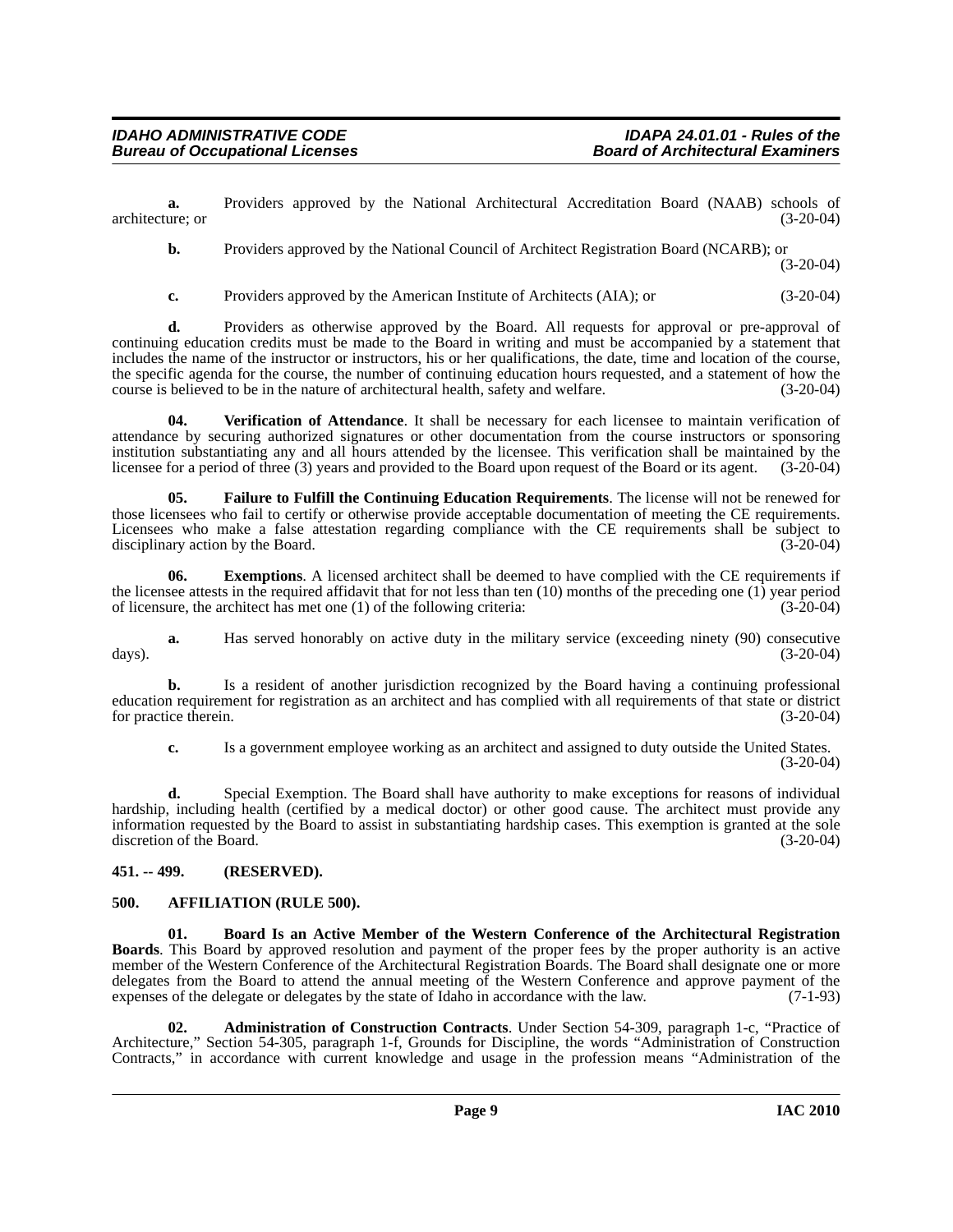Contract" as defined in the relevant Contract for Construction or Owner-Architect Agreement as published by the American Institute of Architects.

#### <span id="page-9-0"></span>**501. -- 549. (RESERVED).**

#### <span id="page-9-14"></span><span id="page-9-1"></span>**550. INTERPRETATIONS (RULE 550).**

The following interpretation of Laws relating to Architecture in Idaho Code are hereby made by the Board. (7-1-93)

<span id="page-9-17"></span>**Reference to Building**. Under Section 54-309, reference to any building wherein the safeguarding of life, health, and property is concerned means any building which public or private sector of population may use or any building into which the public or private sector of the population is invited either as spectators, visitor, student, guest, or employee, or any building where the private or public sector of the population conducts business. (7-1-93)

<span id="page-9-10"></span>**02. Administration of Construction Contracts**. Under Section 54-309, paragraph 1-c, "Practice of Architecture," Section 54-305, paragraph 1-f, Grounds for Discipline, the words "Administration of Construction Contracts," in accordance with current knowledge and usage in the profession means "Administration of the Contract" as defined in the relevant Contract for Construction or Owner-Architect Agreement as published by the American Institute of Architects. (4-5-00)

<span id="page-9-16"></span>**03. Professional Standards**. Under Section 54-305, an architect shall be completely objective and truthful in all professional reports, statements, or testimony and shall include therein all relevant and pertinent information known to him.

<span id="page-9-13"></span>**04. Direct Supervision**. Direct supervision is that degree of supervision by a licensed architect overseeing the work of another whereby the architect has both control over, and detailed professional knowledge of, the work prepared under his or her supervision. The primary contract or agreement for the project must be between the architect of record and the entity for which architectural services are provided, not between the person being<br>supervised and the entity for which the services are provided. (7-1-98) supervised and the entity for which the services are provided.

#### <span id="page-9-2"></span>**551. -- 599. (RESERVED).**

#### <span id="page-9-15"></span><span id="page-9-3"></span>**600. LEGAL ADVICE (RULE 600).**

All legal advice shall be furnished the Board by the Office of the Attorney General of the State of Idaho or such legal advice may be furnished by private legal counsel with the approval of the Board. (7-1-93)

#### <span id="page-9-4"></span>**601. -- 699. (RESERVED).**

#### <span id="page-9-5"></span>**700. RULES OF PROCEDURE UNDER THE ADMINISTRATIVE PROCEDURE ACT (RULE 700).**

All procedures available under the Board of Architects shall be those adopted by the Bureau of Occupational Licenses. (7-1-93) Licenses. (7-1-93)

<span id="page-9-6"></span>**701. -- 749. (RESERVED).**

#### <span id="page-9-11"></span><span id="page-9-7"></span>**750. CODE OF ETHICS (RULE 750).**

<span id="page-9-18"></span>**01. Rules of Conduct**. The NCARB Rules of Conduct are hereby adopted as the Code of Ethics for all Idaho licensed architects. (3-15-02)

<span id="page-9-19"></span>**02.** Violation of the Code of Ethics. The Board will take action against a licensee under Section 54-<br>Idaho Code, who is found in violation of the Code of Ethics. (7-1-93) 305 (h), Idaho Code, who is found in violation of the Code of Ethics.

#### <span id="page-9-12"></span><span id="page-9-8"></span>**751. COSTS AND FEES IN DISCIPLINARY PROCEEDING (RULE 751).**

The Board may order a licensed architect to pay the costs and fees incurred by the Board in the investigation or prosecution of the licensee for violation of Section 54-305(1)(a)(i), Idaho Code. (3-18-99) prosecution of the licensee for violation of Section  $54-305(1)(a)(i)$ , Idaho Code.

#### <span id="page-9-9"></span>**752. -- 799. (RESERVED).**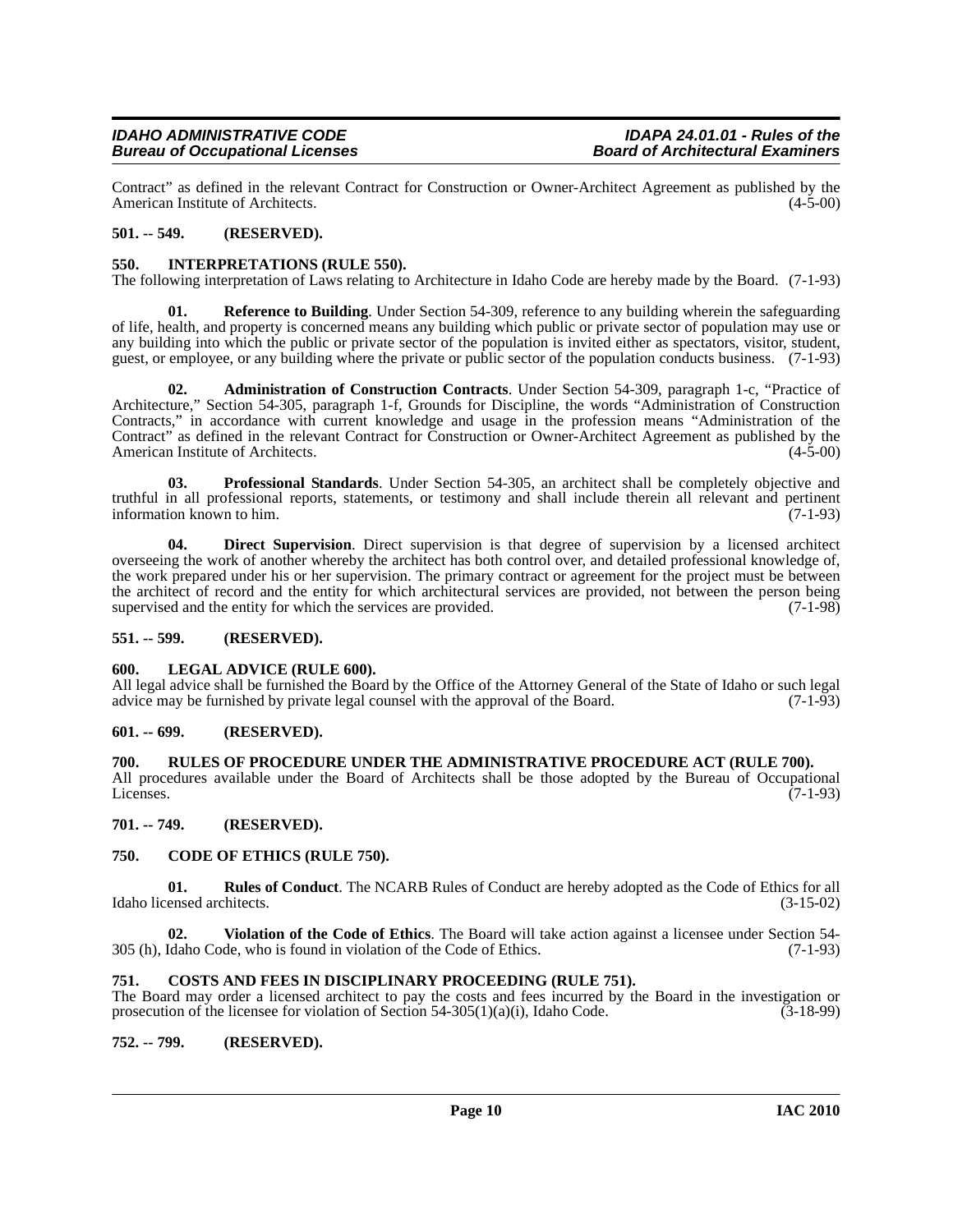#### <span id="page-10-0"></span>**800. RULEMAKING HISTORY PRIOR TO JULY 1, 1993 (RULE 800).**

ADOPTED DECEMBER 29, 1989 EFFECTIVE JANUARY 18, 1990 ADOPTED BY EMERGENCY NOVEMBER 2, 1990 EFFECTIVE APRIL 4, 1991 ADOPTED BY EMERGENCY MARCH 1, 1991 EFFECTIVE JUNE 4, 1991 SUPERSEDING ALL PREVIOUS RULES (7-1-93)

### <span id="page-10-1"></span>**801. -- 999. (RESERVED).**